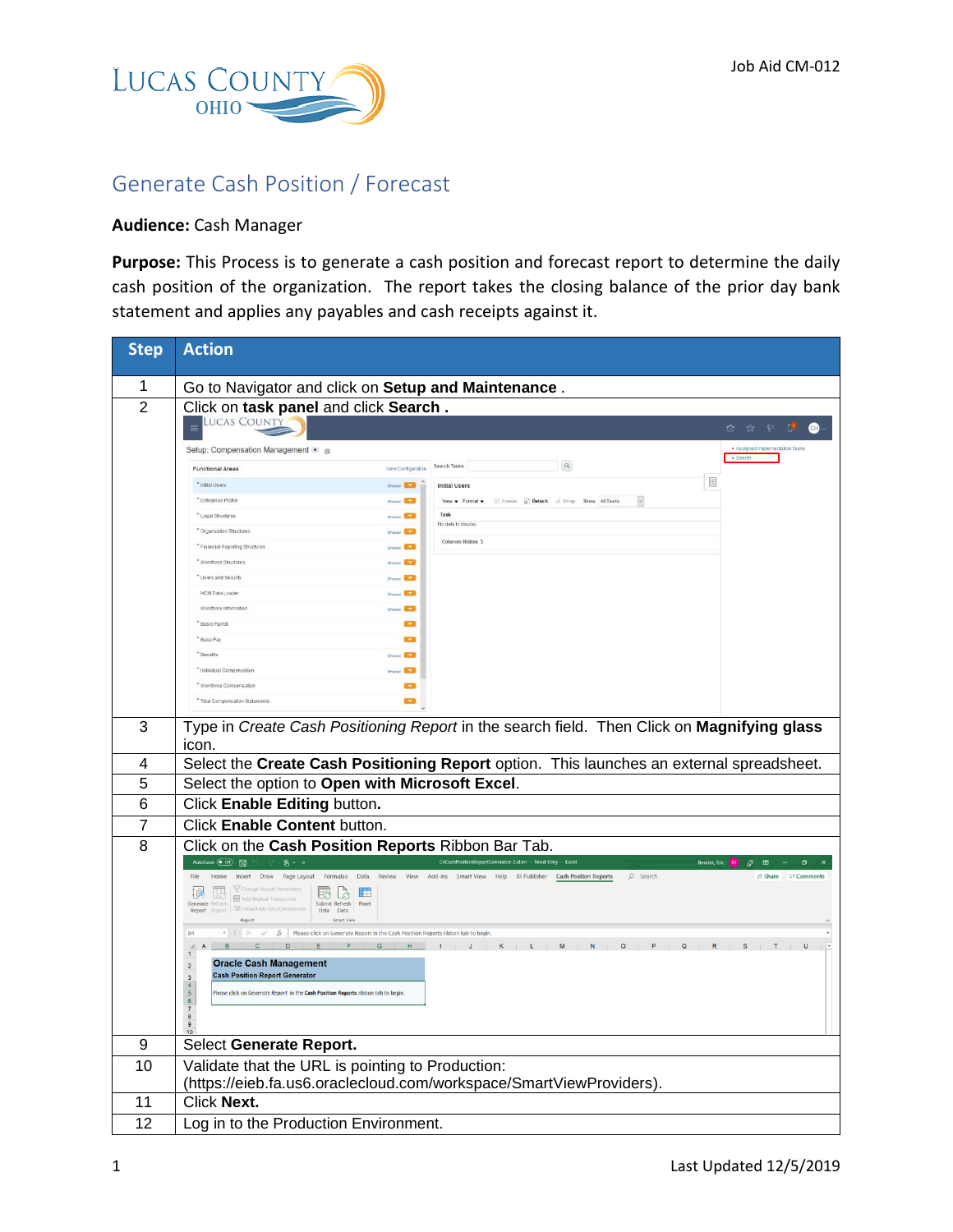

| Select Cash Position by Bank Accounts.                                                                                                                                 |  |  |  |  |  |  |
|------------------------------------------------------------------------------------------------------------------------------------------------------------------------|--|--|--|--|--|--|
| Generate Report Wizard: Step 2 of 3<br>×                                                                                                                               |  |  |  |  |  |  |
| sl                                                                                                                                                                     |  |  |  |  |  |  |
| <b>Report Type</b>                                                                                                                                                     |  |  |  |  |  |  |
| шò<br>Ŝ.<br>Please select the kind of report you would like to create.                                                                                                 |  |  |  |  |  |  |
| Cash Position By Bank Accounts                                                                                                                                         |  |  |  |  |  |  |
| <b>C Short Term Cash Eorecast</b>                                                                                                                                      |  |  |  |  |  |  |
|                                                                                                                                                                        |  |  |  |  |  |  |
|                                                                                                                                                                        |  |  |  |  |  |  |
|                                                                                                                                                                        |  |  |  |  |  |  |
|                                                                                                                                                                        |  |  |  |  |  |  |
| $<<$ Back<br>Next<br>Cancel<br>Einish                                                                                                                                  |  |  |  |  |  |  |
| Click Next.                                                                                                                                                            |  |  |  |  |  |  |
| <b>Click on Select Bank Accounts.</b>                                                                                                                                  |  |  |  |  |  |  |
| ts                                                                                                                                                                     |  |  |  |  |  |  |
| $\mathsf G$<br>Generate Report Wizard: Step 3 of 3<br>$\times$                                                                                                         |  |  |  |  |  |  |
| Casl<br>Generate Cash Position by Bank Accounts                                                                                                                        |  |  |  |  |  |  |
| As of Date<br><b>Bank Accounts</b><br><b>Junty Aud</b><br><b>County A</b><br>Select Bank Accounts                                                                      |  |  |  |  |  |  |
| <b>ACH</b><br><b>Checks</b><br>C Today<br><b>USD</b><br><b>urrency</b>                                                                                                 |  |  |  |  |  |  |
| $\subset$ Specific Date<br>15-Nov-19                                                                                                                                   |  |  |  |  |  |  |
|                                                                                                                                                                        |  |  |  |  |  |  |
|                                                                                                                                                                        |  |  |  |  |  |  |
|                                                                                                                                                                        |  |  |  |  |  |  |
| Cancel<br>$<<$ Back<br>Next<br>Einish                                                                                                                                  |  |  |  |  |  |  |
| 0.00<br>0.00<br>0.00<br>0.00<br>0.00<br>0.00                                                                                                                           |  |  |  |  |  |  |
| Select the banks accounts you want to create a cash position Report For and click the '>' icon                                                                         |  |  |  |  |  |  |
| to add them to the report.                                                                                                                                             |  |  |  |  |  |  |
|                                                                                                                                                                        |  |  |  |  |  |  |
| $\times$<br><b>Member Selection</b><br>ts                                                                                                                              |  |  |  |  |  |  |
| 控えて、証人<br>● Bank<br>$\mathsf{G}$<br>$\sigma_{\rm h}$ . $\tau$<br>Y<br>ソ・<br>Ca Enter a member name and click Find.                                                     |  |  |  |  |  |  |
| $\Box$ Bank                                                                                                                                                            |  |  |  |  |  |  |
| Fifth Third Bank<br>Jucas County Auditor - ACH<br>Jucas County Auditor - ACH<br>Jucas County Land Reutilization Corp.<br>Vucas County Auditor-Checks<br>ounty<br>ounty |  |  |  |  |  |  |
| <b>ACH</b><br>Checks<br><b>USD</b><br><b>Currency</b><br>NO_BANK_VALUE                                                                                                 |  |  |  |  |  |  |
| [Bank].[LC Internal]                                                                                                                                                   |  |  |  |  |  |  |
| ⋟.                                                                                                                                                                     |  |  |  |  |  |  |
| $\langle \cdot$                                                                                                                                                        |  |  |  |  |  |  |
|                                                                                                                                                                        |  |  |  |  |  |  |
|                                                                                                                                                                        |  |  |  |  |  |  |
|                                                                                                                                                                        |  |  |  |  |  |  |
|                                                                                                                                                                        |  |  |  |  |  |  |
| $\Box$<br>$\mathsf{OK}% \left( \mathcal{M}\right) \equiv\mathsf{OK}^{3}\left( \mathcal{M}\right)$<br>Help<br>Cancel                                                    |  |  |  |  |  |  |
| 0.00<br>0.00<br>0.00                                                                                                                                                   |  |  |  |  |  |  |
|                                                                                                                                                                        |  |  |  |  |  |  |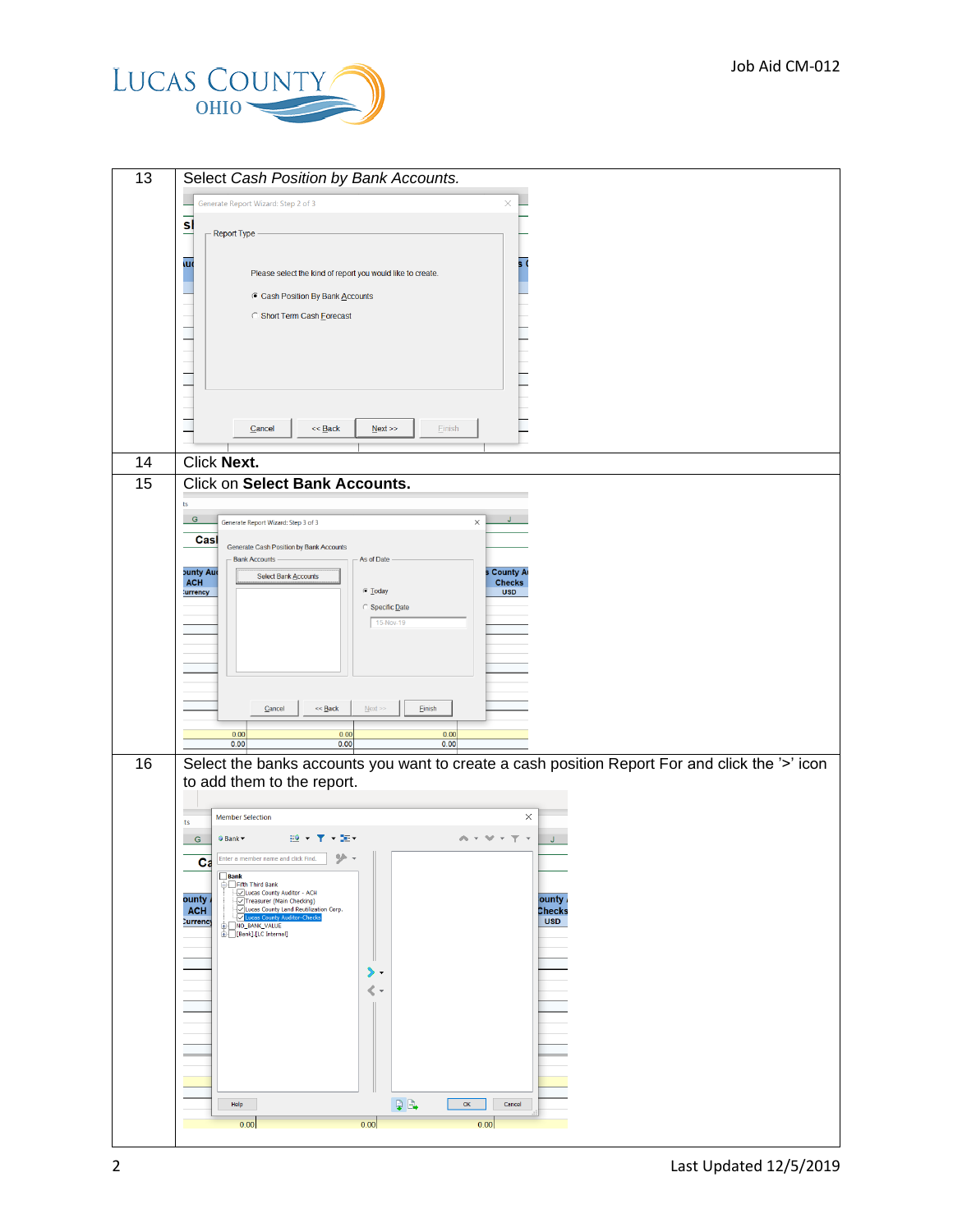